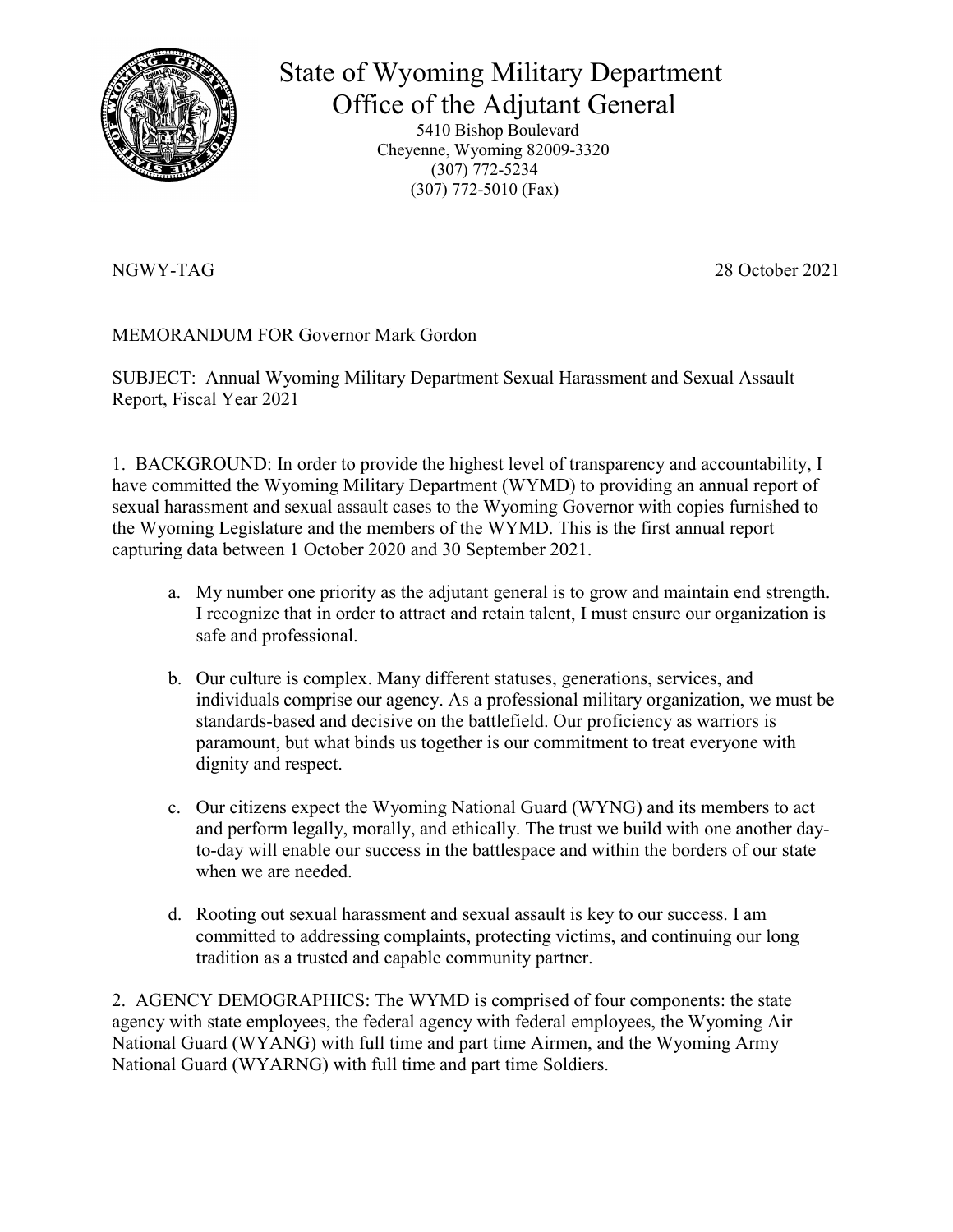- a. As is consistent across the Department of Defense (DoD), our organization is maledominated. In total, the WYMD includes roughly 3,183 personnel. Our gender breakdown is 77.7% (2,473) male and 22.3% (710) female.
- b. By comparison, as of June 2021, the entire National Guard breakdown was 80.3% (357,009) male and 19.7% (87,370) female.
	- i. The ARNG is comprised of 336,725 Soldiers. The gender breakdown is 81.0% (272,856) male and 19.0% (63,868) female.
	- ii. The ANG is comprised of 107,655 Airmen. The gender breakdown is 78.2% (84,153) male and 21.8% (23,502) female).
- c. The state agency includes 240 State of Wyoming employees with authorizations for 293 state employees. The current gender breakdown among our state employees is 66.3% (159) male and 33.7% (81) female.
- d. The federal agency includes 90 Title 5, strictly civilian, employees and 304 Title 32, dual-status, federal employees. For the Title 5 employees, the gender breakdown is 63.3% (57) male and 36.7% (33) female. For the Title 32 employees, the gender breakdown is 82.6% (251) male and 17.4% (53) female.
	- i. Our Title 32 employees must maintain military membership in the National Guard (NG) in order to continue in their civilian positions. Even though they are paid on the federal employee's pay system using either the Wage Grade or General Schedule pay scales, they wear their military uniforms and use military rank while in a federal employee status.
	- ii. When they perform military duty, our Title 32 employees do so in either an active or inactive duty status and are paid through the Department of Defense's (DoD) military pay system and on the DoD's military pay scale based on rank and time in service.
- e. The WYANG includes 268 full time Active Guardsmen (AGRs) and 889 part time, "traditional" Drill Status Guardsmen (DSGs). For the AGRs, the gender breakdown is 73.1% (196) male and 26.9% (72) female. For the DSGs, the gender breakdown is 71.9% (639) male and 28.1% (250) female.
- f. The WYARNG is comprised of 262 full time AGRs and Soldiers on full time Active Duty for Operational Support (ADOS) orders and 1,130 part time, traditional "M-Day" Soldiers. For the AGR and ADOS Soldiers, the gender breakdown is 84.4% (221) male and 15.6% (41 female). For the M-Day Soldiers, the gender breakdown is 84% (949) male and 16% (181) female.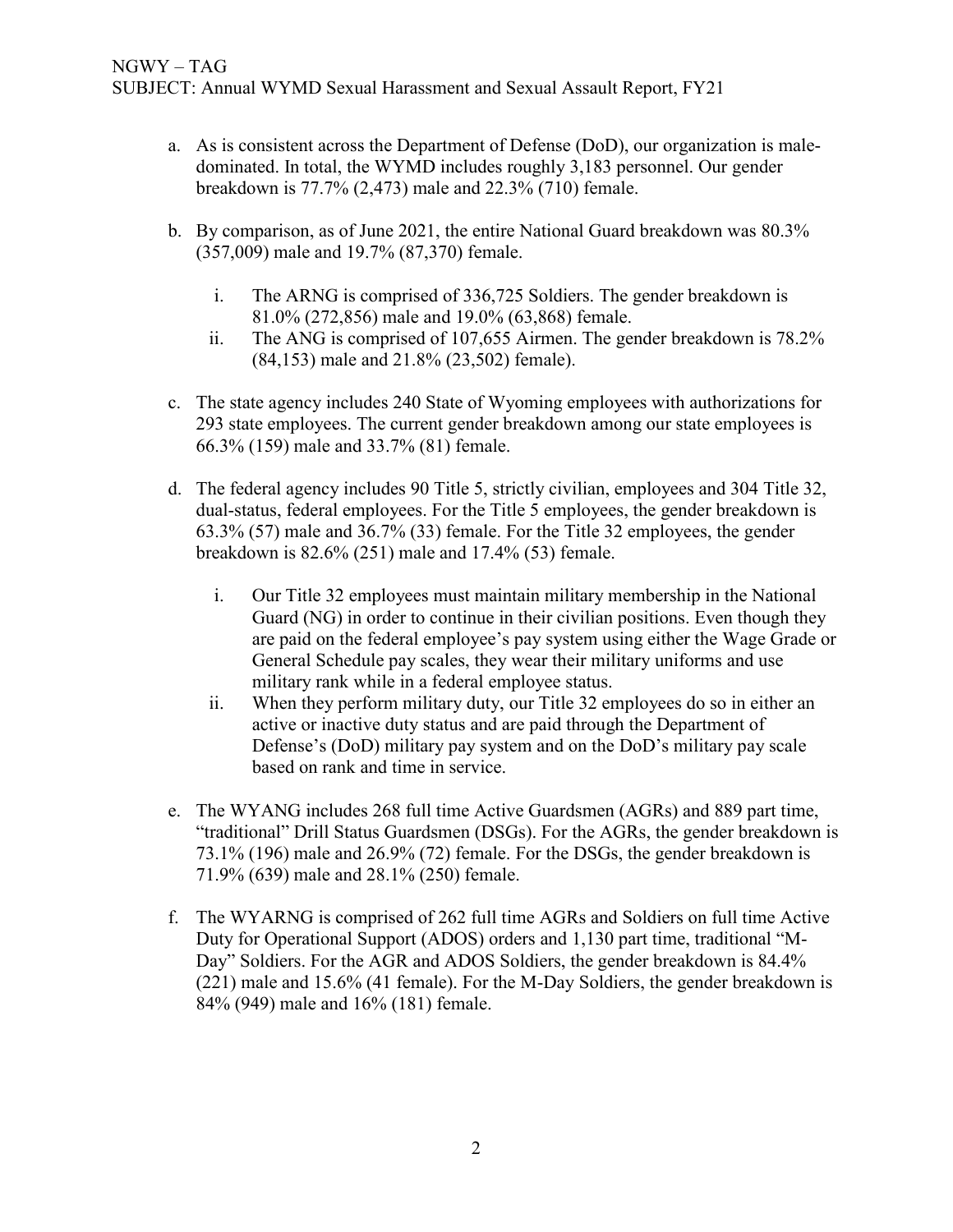#### 3. SEXUAL HARASSMENT

- a. The Equal Employment Opportunity Commission (EEOC) defines two types of sexual harassment.
	- i. Quid pro quo harassment involves expressed or implied demands for sexual favors in exchange for some benefit (i.e. promotion, pay raise) or to avoid some detriment (i.e. termination, disciplinary action). Quid pro quo harassment is typically perpetrated by someone who is in a position of power or authority over another.
	- ii. A hostile work environment exists when speech or conduct is so severe and pervasive that it creates an intimidating or demeaning environment that negatively affects a person's job performance. A hostile work environment can be perpetuated by anyone in the work environment against anyone else.
- b. Both quid pro quo and hostile work environment forms of harassment can be addressed by the EEOC through an informal complaint and formal appeal process, if a local solution cannot be reached.
- c. While not meeting the threshold for sexual harassment, as defined by the EEOC, inappropriate comments and actions can impact an organization's culture and turn into a hostile work environment and create ideal conditions for sexual harassment and sexual assault. Some examples include telling inappropriate, sexual-based stories, making sexist jokes or comments, telling "dumb" blonde jokes, or hanging a swimsuit calendar in the workplace.
	- i. These types of behaviors are not acceptable and are addressed in various training forums.
	- ii. The goal is that these behaviors are addressed at the lowest level by peers and front-line supervisors.
- **d. In FY21, one formal complaint of sexual harassment was appealed to the EEOC. It was a hostile work environment claim and it is currently under investigation.**
- **e. In FY21, three additional informal complaints were filed with the State Equal Employment Manager (SEEM) in the WYMD's Human Resources Office.**
	- i. One complaint has been appealed to the EEOC in FY22 and will count as a formal complaint appealed to the EEOC in the FY22 report.
	- ii. The timeline for appeal to the EEOC on one complaint lapsed without response from the claimant.
	- iii. The final complaint was investigated and unsubstantiated.
- **f. In FY21, units reported five incidents that did not meet the threshold for sexual harassment, as defined by the EEOC.**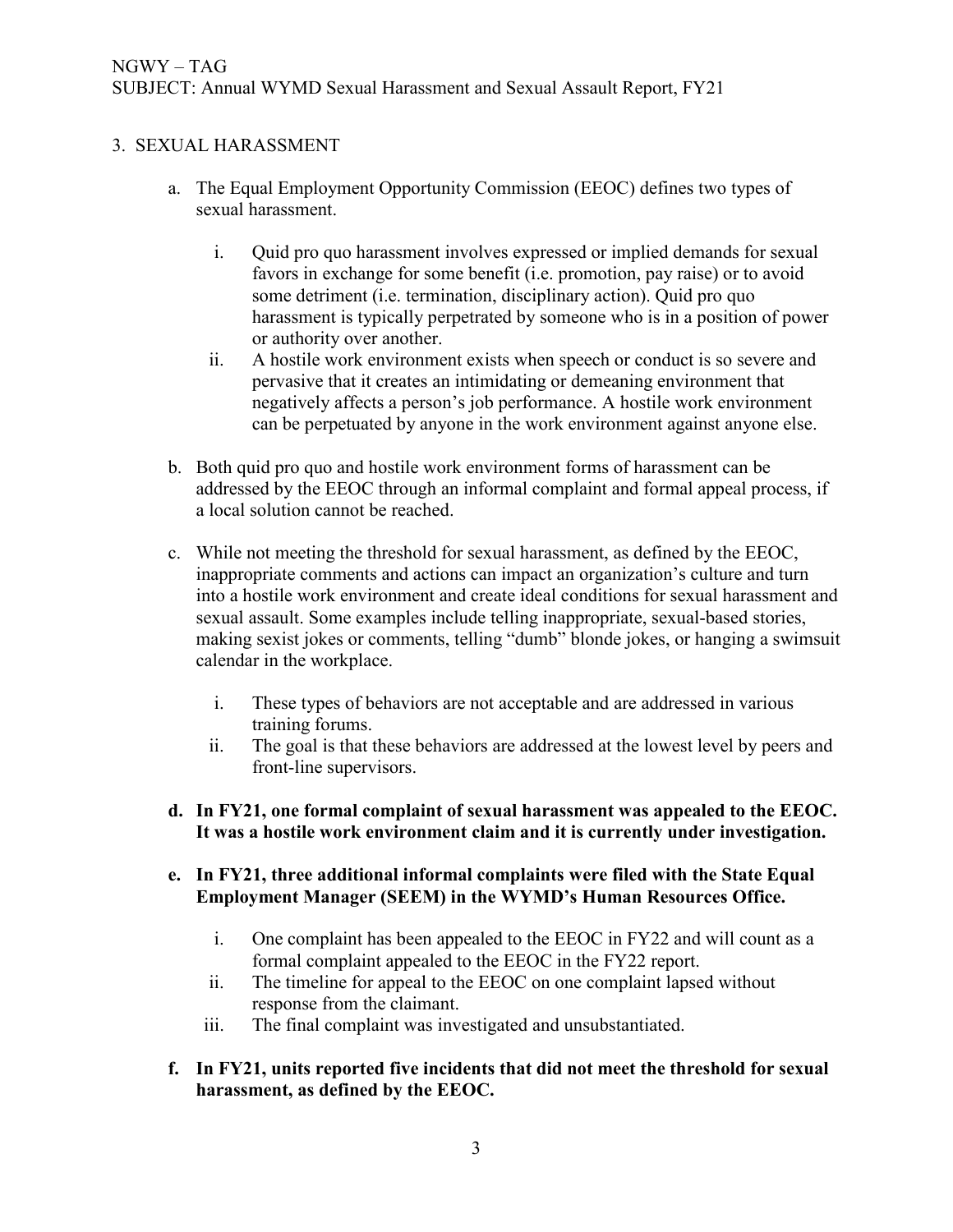- i. However, it is unknown, due to a lack of a consistent tracking mechanism, how many additional concerns were reported and addressed at the individual unit level by commanders and supervisors. As part of my action plan, I have directed our team to consider ways to eliminate stove-piped reporting of sexual harassment-type behaviors and the follow up actions taken at the unit level to address such behaviors. My goal is to establish a process to consistently track these incidents for trend analysis.
- ii. In the WYMD, individual employees and supervisors are empowered to address concerns expressed among employees.

| <b>SERVICE</b> | <b>DATE OF</b><br><b>INCIDENT(S)</b> | <b>INCIDENT DETAILS</b>                                                                         | <b>ACTIONS TAKEN</b>                                                                   |
|----------------|--------------------------------------|-------------------------------------------------------------------------------------------------|----------------------------------------------------------------------------------------|
| Army           | $February -$<br>March 2021           | Sexual harassment of an<br>enlisted female Soldier on the<br>DC Inauguration Support<br>mission | Victim Advocate made<br>contact following return<br>to state, no services<br>requested |
| Air            | 27 May 2021                          | Inappropriate comments made<br>to an enlisted Airman by<br>supervisor                           | Investigation complete;<br>pending final legal<br>review                               |
| Army           | 9 June 2021                          | Male NCO was disrespectful<br>to a female lower enlisted<br>Soldier from a different state      | Command directed no<br>contact; offender<br>complied; no further<br>issues noted       |
| Army           | 15 June 2021                         | Soldier propositioned by<br>coworker over a social media<br>app                                 | Command moved victim<br>to a different work center<br>at Soldier's request             |
| Army           | June 2021                            | Allegation of a hostile work<br>environment                                                     | <b>Investigation Report</b><br>complete; pending<br>review                             |

iii. The agency tracked five incidents reported by unit leaders in FY21:

- g. The two identified trends from the reports of harassment in FY21 include harassing behavior perpetrated by personnel not in the WYNG as well as harassment perpetuated by a supervisor against a subordinate.
- h. In FY20, after I assumed of command of the WYNG, I directed a review of the culture and climate regarding female members of the WYANG. Two employees from the South Dakota National Guard were appointed to conduct a review. They were assisted by the Employment Opportunity Manager from F.E. Warren Air Force Base in Cheyenne, WY.
	- i. The review consisted of two efforts.
		- 1.First, the results of the Defense Organizational Climate Surveys (DEOCS), or unit Climate Survey, from 2018 and 2019 were analyzed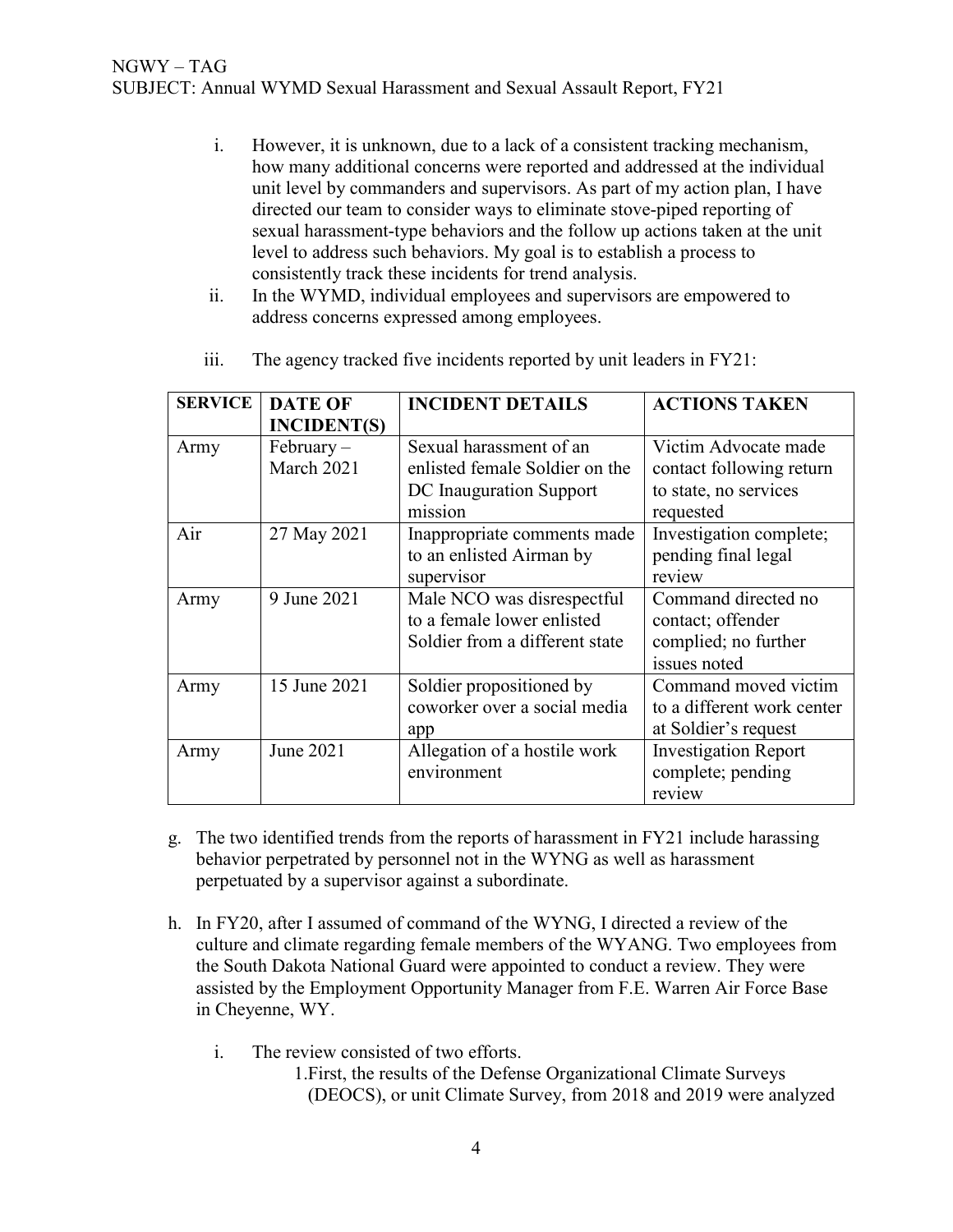to look for differences in results by gender in the groups that form the WYANG.

- 2.The second effort was to conduct a short, direct survey of a randomly selected cross-section of current female members of the WYANG.
- ii. Results of the review were briefed to the WYNG in December 2019.
- iii. Findings of the review were:
	- 1.The review of two years' worth of Climate Survey data showed, in the vast majority of areas and units in the WYANG, males and females responded similarly and found a positive culture and climate for everyone including females.
	- 2.A trend of concerning responses to two areas of review in the Climate Survey in a sole squadron were noted: Organizational Processes and Senior Leader Review.
	- 3.The survey of randomly selected female members of the WYANG, indicated that most individuals felt positive about their current work environment (88%), about their drill weekend experiences (88%), and about their chain-of-command (83%).
- iv. Unit of Concern: The squadron with two areas of improvement identified in the climate survey saw marked improvement in the 24 months between surveys:

|                          | 2019 Climate Survey | 2021 Climate Survey        |  |
|--------------------------|---------------------|----------------------------|--|
| Participation Rate       | 14%                 | 60%                        |  |
| Trust in senior leader   | Among women $-46\%$ | Among women $-76%$         |  |
|                          | Among men $-56%$    | Among men $-79%$           |  |
| Satisfaction with        | Among women $-61\%$ | Total response $-63\%$     |  |
| organizational processes | Among men $-45%$    |                            |  |
|                          |                     | NOTE: the question format  |  |
|                          |                     | changed in version 5 and a |  |
|                          |                     | breakdown by gender is     |  |
|                          |                     | unavailable.               |  |

4. SEXUAL ASSAULT: The DoD defines sexual assault as intentional sexual contact characterized by the use of force, threats, intimidation, or abuse, or when the victim does not or cannot consent.

- a. The Uniformed Code of Military Justice (UCMJ) includes a broad category of sexual offenses consisting of rape, sexual assault, aggravated sexual contact, abusive sexual contact, forcible sodomy, and attempts to commit any of these acts. The UCMJ can be enforced with Wyoming Guardsmen when they are in a Title 10, or federal, status.
- b. The Wyoming Code of Military Justice adopts the definition of sexual assault as outlined in the UCMJ and can be enforced with Wyoming Guardsmen when they are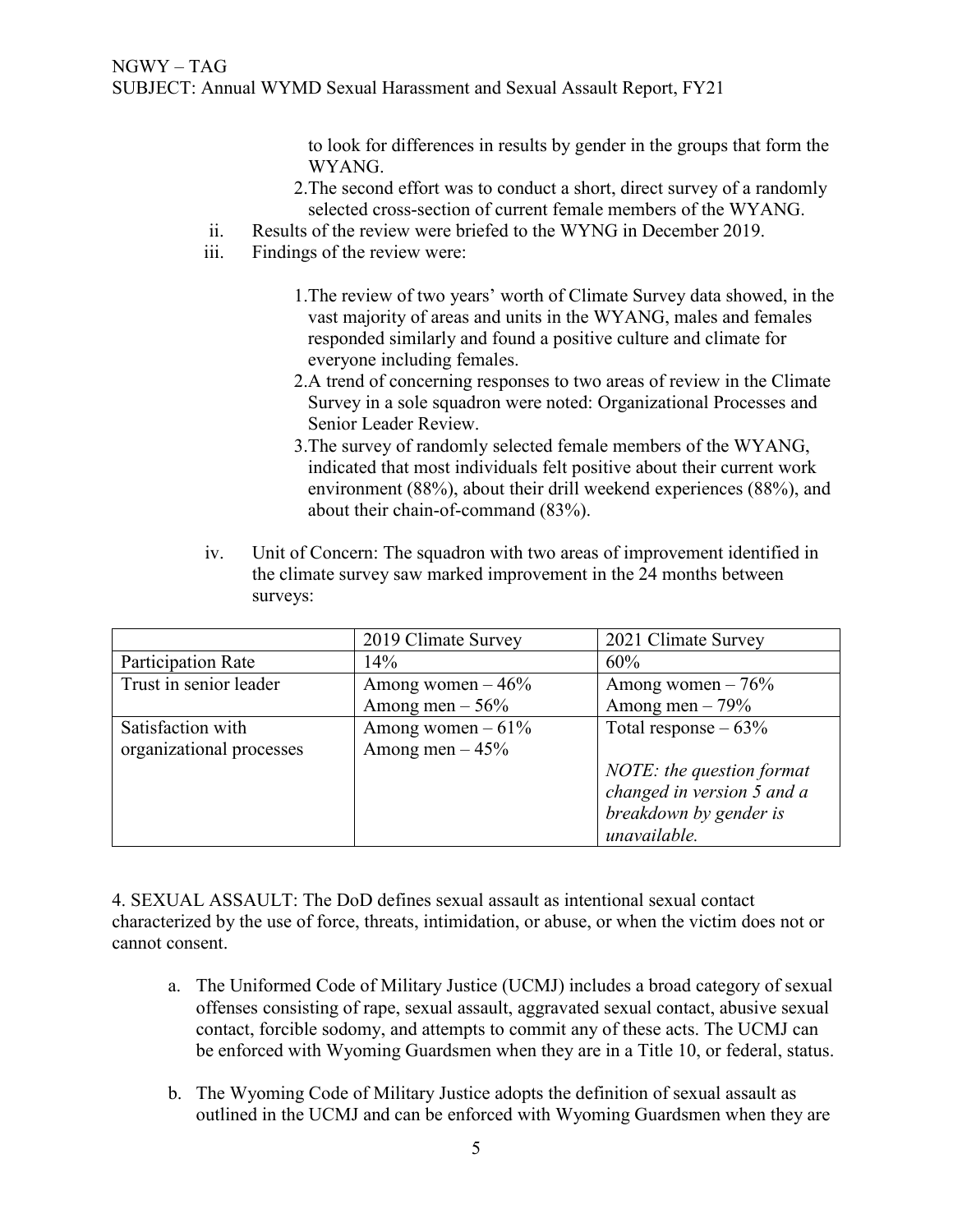in a Title 32, or state controlled, status.

- c. The DoD considers reports of sexual assault as either "restricted" or "unrestricted."
	- i. Restricted reporting is an option for adult victims of sexual assault who wish to confidentially disclose the crime to specifically identified individuals without triggering an official investigative process or notification to the chainof-command. Victims who use the restricted reporting option have access to the same support services as those filing an unrestricted report.
	- ii. Unrestricted reports are tracked by the chain-of-command and referred to civilian law enforcement for investigations.
- d. In accordance with National Guard policy and in order to prevent any undue command influence, ensure the integrity of the process, and protect victims, reports of sexual assault are never investigated within the WYMD.
- e. Our goal is to ensure that all victims feel comfortable reporting any and all sexual assaults. We also strive for honest and accurate reporting that comes from a safe and supportive work environment where employees report assaults and have access to services. Additionally, we encourage reporting of assault even if the perpetrator is not associated with the WYNG or the U.S. military.

#### **f. In FY21, there were six reports of sexual assault.**

- i. Three reports were unrestricted, are being tracked by the WYMD, and were referred to law enforcement for investigation.
- ii. Three reports were restricted and were not referred to law enforcement. The victims in these cases are receiving support services.
- iii. Of the six reports, three were from incidents that happened in FY21 and three reports were from incidents happening in previous years (FY15, FY19, and FY20).
- g. Trends from the cases reported in FY21 include:
	- i. Assault is associated with travel  $-83\%$  of cases.
	- ii. Assault happened out-of-state  $-67\%$  of cases.
	- iii. The perpetrator was a military member  $-67\%$  of cases.
	- iv. The perpetrator was NOT a WY Guardsman 83% of cases, with only one perpetrator being affiliated with the WYNG.
	- v. Use of alcohol by the victim  $-83\%$  of cases.
	- vi. Suspected use of alcohol by the perpetrator 83% of cases.
	- vii. The perpetrator was known to the victim  $-67%$  of cases.
- h. Of the six cases reported in FY21, the victim was in a military status 100% of the time. Three victims were in a Title 10 status for training, two were on Title 32 Annual Training orders, and one was in a Title 32 Inactive Duty status.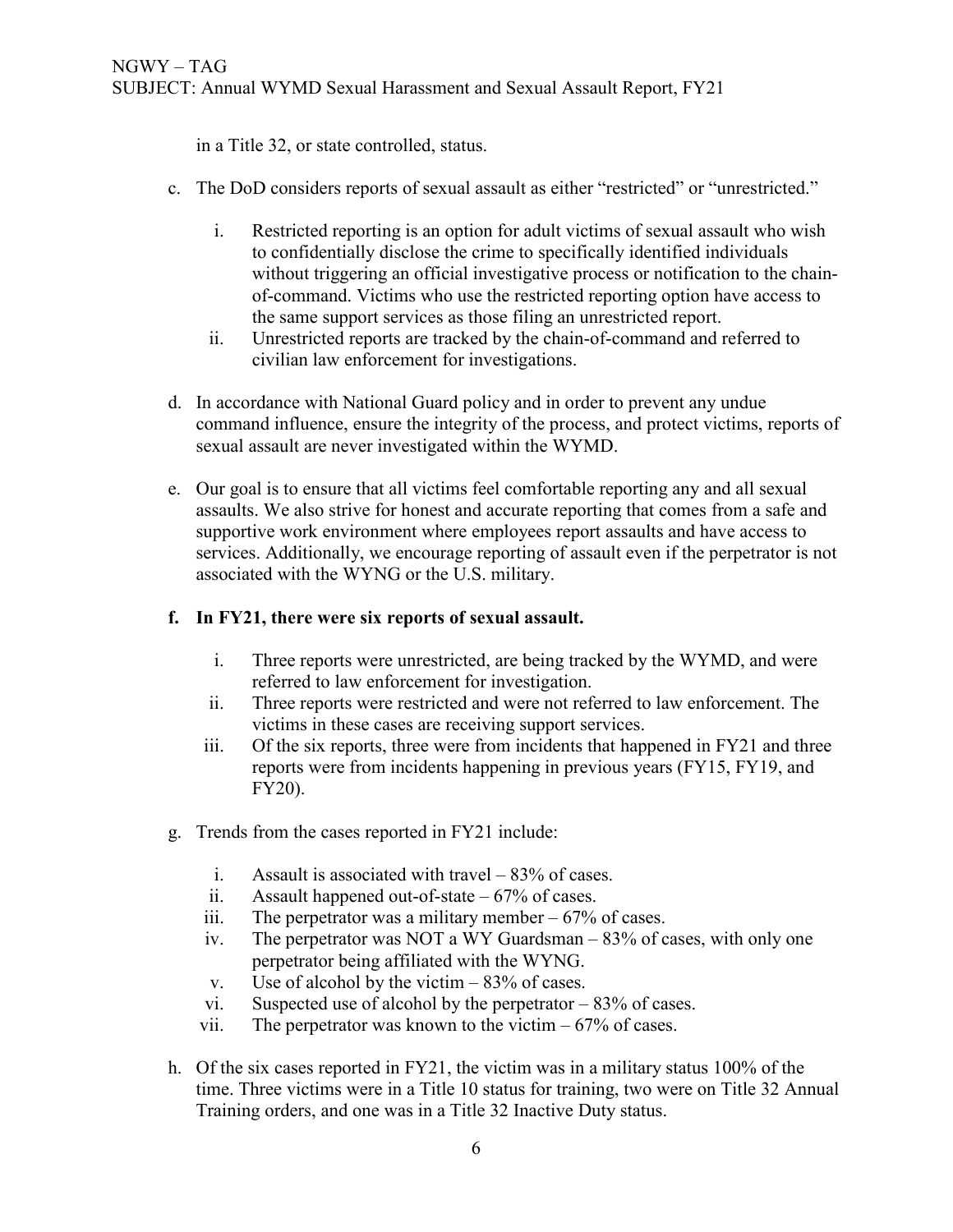|                    | <b>CASE A</b>    | <b>CASE B</b>          | <b>CASE C</b>          |  |
|--------------------|------------------|------------------------|------------------------|--|
| Victim Gender      | Female           | Female                 | Female                 |  |
| Perpetrator Gender | Male             | Male                   | Female                 |  |
| Year of Assault    | Previous FY      | <b>FY21</b>            | <b>FY21</b>            |  |
| Victim's Duty      | Title 32, Annual | Title 10, Advanced     | Title 10, Basic        |  |
| <b>Status</b>      | Training         | <b>Training Orders</b> | <b>Training Orders</b> |  |
| Perpetrator's Duty | Title 32, Annual | Title 10               | Title 10               |  |
| <b>Status</b>      | Training         |                        |                        |  |
| Perpetrator in     | <b>Yes</b>       | No                     | No                     |  |
| WYNG?              |                  |                        |                        |  |
| Victim and         | Same rank        | Same rank              | Same rank              |  |
| Perpetrator Ranks  |                  |                        |                        |  |
| Law Enforcement    | Laramie County   | Open with Office       | Open with Office       |  |
| <b>Status</b>      | Circuit Court    | of Special             | of Special             |  |
|                    |                  | Investigations         | Investigations         |  |
| Perpetrator known  | Yes              | No                     | N <sub>o</sub>         |  |
| to victim?         |                  |                        |                        |  |
| Assault happened   | Yes              | No                     | No                     |  |
| in WY?             |                  |                        |                        |  |

i. FY21 Unrestricted Reports, case details:

5. REQUIRED TRAINING: Employees of the WYMD are required to participate in sexual harassment and sexual assault training.

- a. Across the organization, the topics are included in new employee orientation for all full time hires.
- b. All newly enlisted members of the WYANG's "Student Flight" program receive training before they leave for Basic Military Training (BMT) and again while at BMT.
- c. All newly commissioned WYANG officers receive training at Officer Training School (OTS).
- d. All newly enlisted members of the WYARNG receive training in the "Recruit Sustainment Program" before they ship to Basic Training and then again at Basic Training.
- e. All new WYARNG officers receive training through their commissioning source.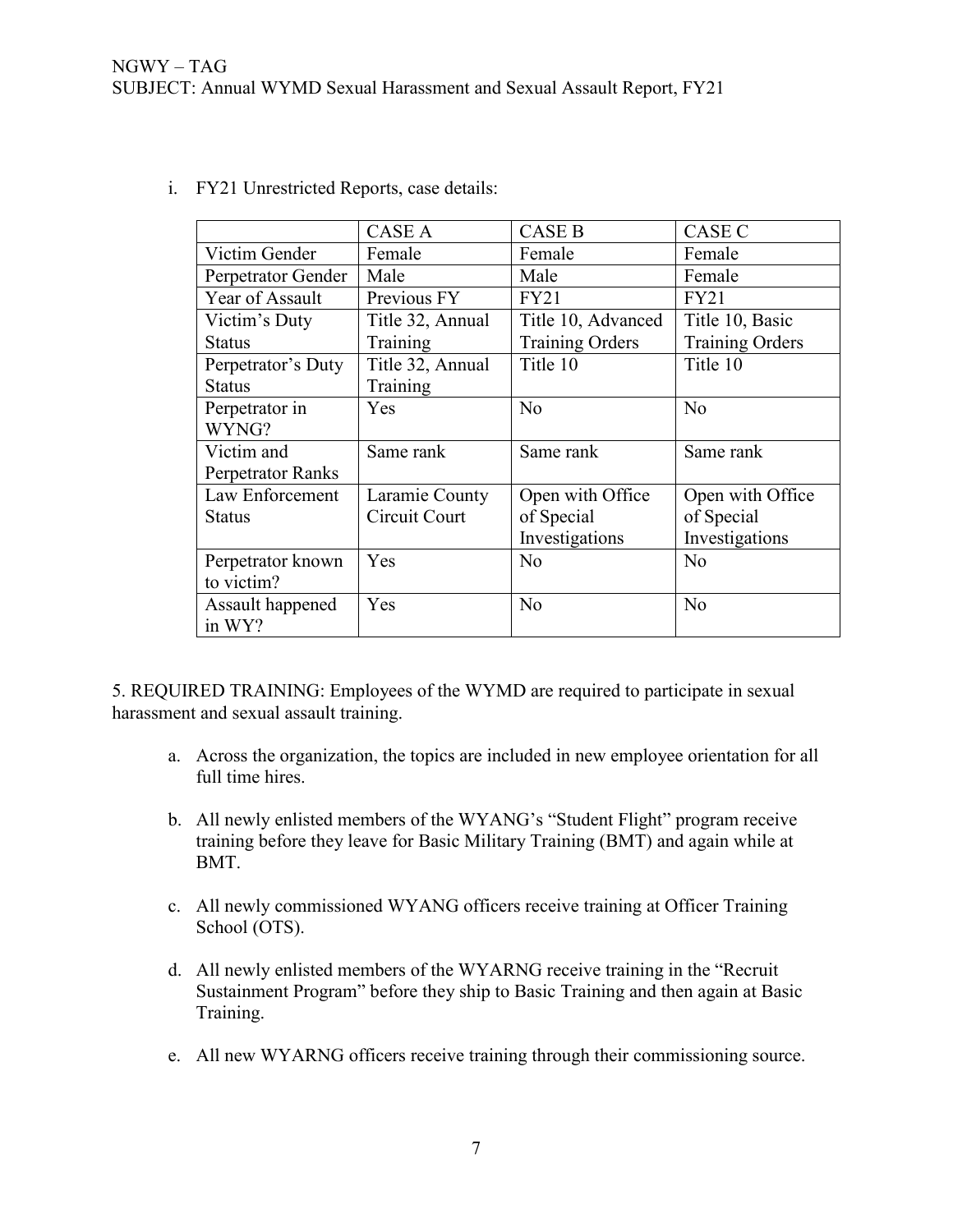- f. Every WYARNG Soldier receives annual Sexual Harassment and Assault Response and Prevention (SHARP) training.
- g. An advanced SHARP discussion is included in the WYARNG's pre-command course for officers and Senior Non-Commissioned Officers as well as to senior leaders.
- h. In FY22, the WYMD's federal civilian employees will receive annual SHARP or SAPR training based on their Army or Air assignment. This civilian training requirement is new to the ARNG in FY22. However, roughly 53% of the ARNG's Title 5 civilians received the training in FY21. The requirement for ANG civilians has been in place for at least two years.
- i. The State of Wyoming employees within the WYMD receive a refresher training when/if assigned to a supervisory role.
- j. Advanced training is available to Soldiers and Airmen in the WYNG if they are selected to be Victim Advocates (VAs). Upon selection, ANG VAs receive 40 hours of initial training and 32 hours of refresher training every two years after if they remain in the VA role. ARNG VAs receive 80 hours of initial training and 32 hours of refresher training every two years after if they remain in the VA role.
	- i. As of this report, the WYANG has six fully trained VAs and the WYARNG has 21 full trained VAs.
	- ii. The difference between the numbers of trained VAs relates to case load. In a typical year, the ARNG, nationwide, has more cases than the ANG. Additionally, the WYANG is centrally located in Cheyenne while the WYARNG operates from multiple locations across the state requiring VAs to be embedded in major units around the state.

### 6. REPORTING OPTIONS:

- a. For sexual harassment, the formal reporting options for employees of the WYMD include:
	- i. Army National Guard military EO staff at major units, the Inspector General, and the SHARP offices
	- ii. Air National Guard military EO staff at the 153d Airlift Wing, the Inspector General, and the Wing's SAPR office
	- iii. Federal employees –the EO Office within the WYMD, the Inspector General
	- iv. State employees –the State Human Resources Manager assigned to the WYMD; the State of Wyoming Administration and Information Department  $(A&I)$
	- v. NOTE: the WYMD has a Title 10 Inspector General who provides an independent look at the agency and is a place where whistle blower and reprisal complaints can be made. The officer reports directly to the National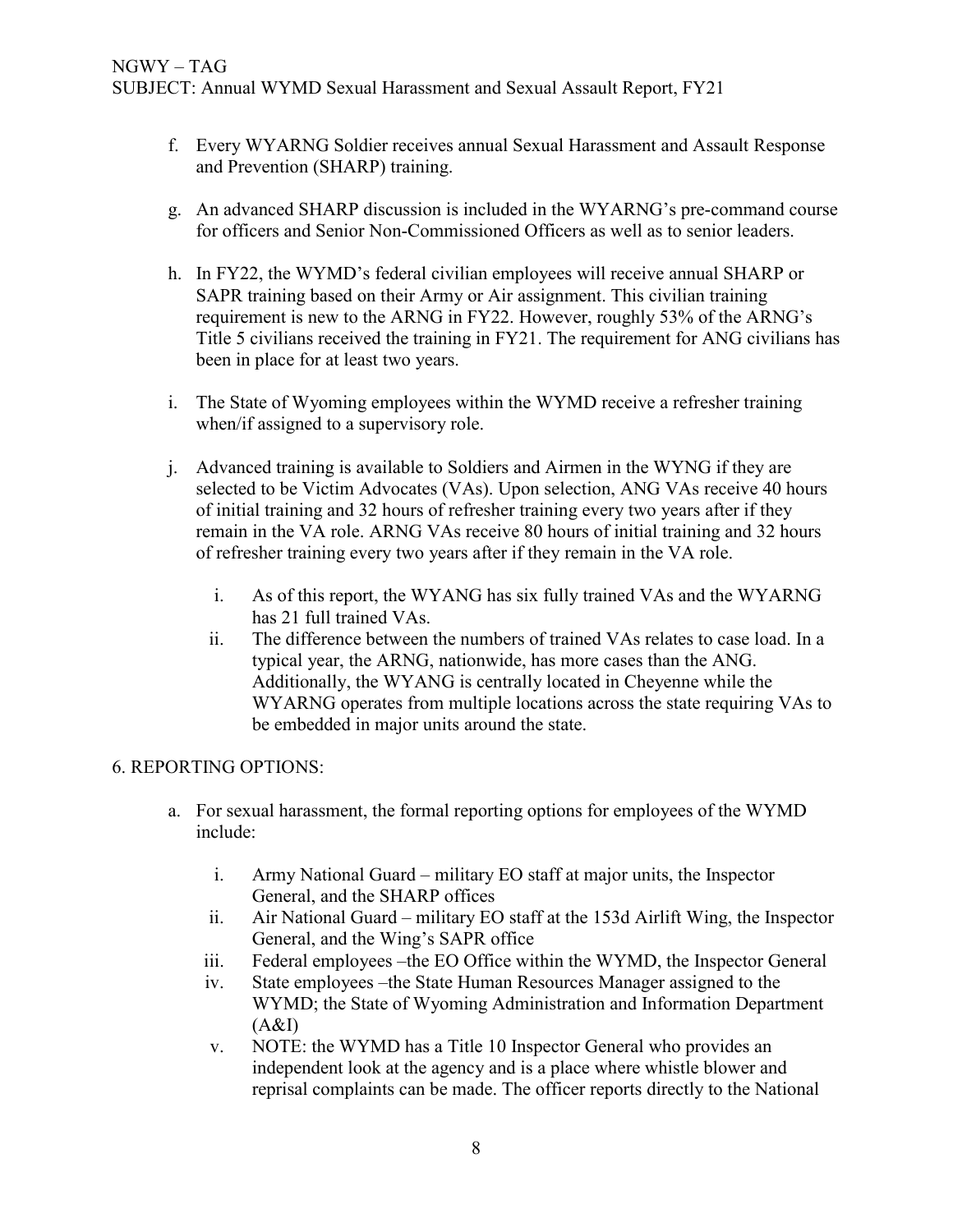Guard Bureau (NGB).

- b. For sexual harassment, the informal reporting options available to employees in all statuses of the WYMD include chain-of-command or supervisory chain, unit leadership, and the adjutant general's "hotline" at 307-772-5330.
- c. For sexual assaults, military members and federal employees can chose between restricted and unrestricted reporting options. Restricted reporting provides support to the victim without notifying law enforcement or the chain-of-command. Restricted reports can be used to gather trend data and, when reported within the DoD system, are counted as cases. Unrestricted reporting provides the victim with support and triggers both a law enforcement notification as well as a chain-of-command notification.
- d. For unrestricted reporting of sexual assault, the military members and federal employees of the WYMD have the following reporting options:
	- i. Medical provider
	- ii. Director of Psychological Health (two in the WYANG and one in the WYARNG)
	- iii. Chaplain's office
	- iv. SHARP/SAPR Offices
	- v. Victim Advocates
	- vi. Chain-of-Command
	- vii. Civilian law enforcement
	- viii. National Hotline
- e. For state employees, sexual assaults can be reported to:
	- i. State Administration and Information Department
	- ii. Civilian law enforcement
	- iii. Supervisory chain
- f. Restricted reporting options, as defined and tracked by DoD, are limited to military members and federal employees and are not available in the same way to the WYMD's state employees. If choosing the restricted reporting option, military members and federal employees have the following options:
	- i. Medical provider
	- ii. Director of Psychological Health
	- iii. Chaplain's office
	- iv. SHARP/SAPR Offices
	- v. Victim Advocates
- g. State employees can confidently report sexual assaults through a civilian medical provider.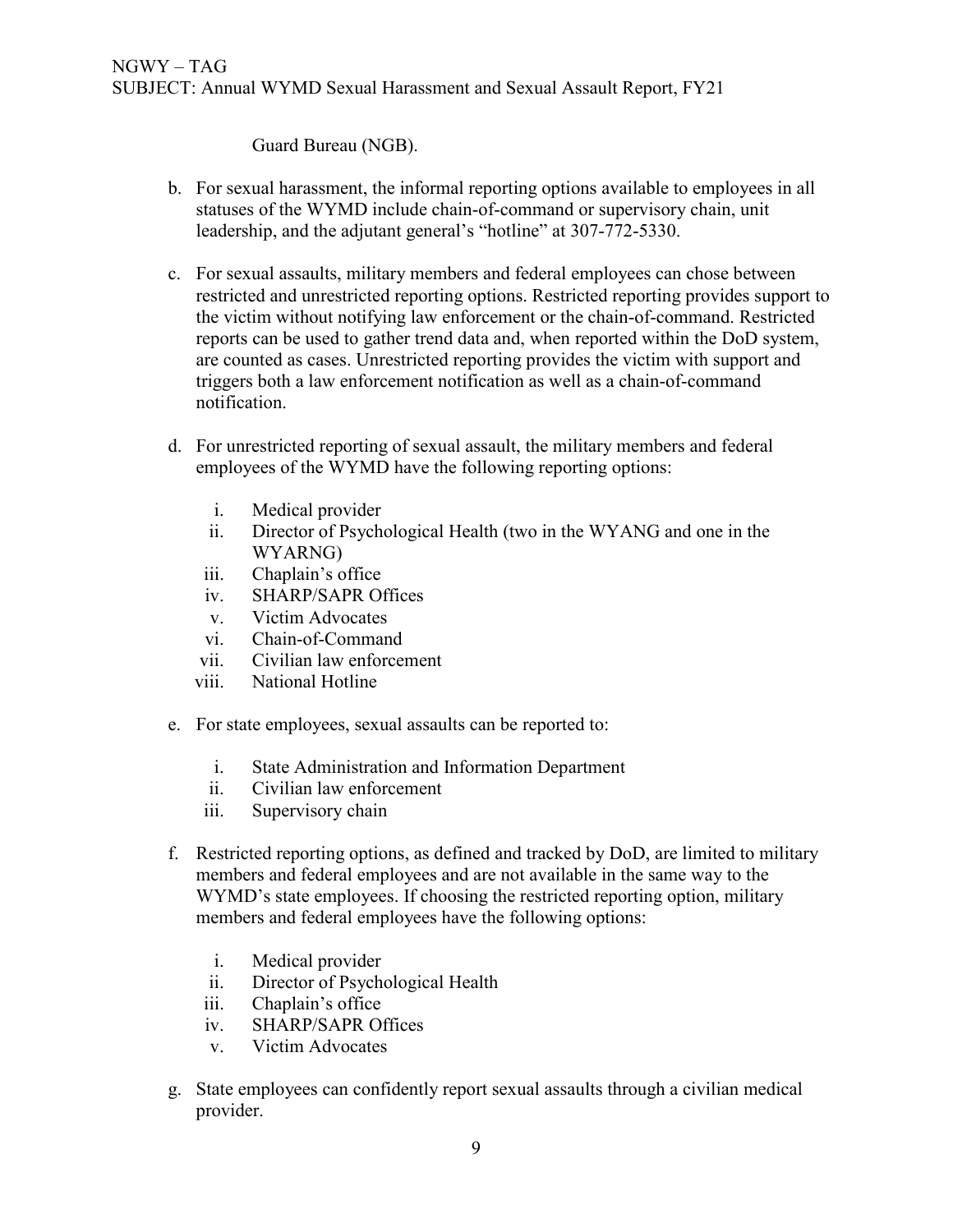7. 2021 UNIT CLIMATE SURVEY RESULTS: This survey was conducted between February 20 and April 26, 2021 in the WYMD as required by the DoD in response to the Fort Hood Report released in 2020. It was open to military members in the WYMD with 823 of 1600 Soldiers participating for a 51.4% participation rate and 612 of 1280 Airmen participating for a 47.8% participation rate.

- a. The survey included ten open-ended questions to encourage participants to elaborate on their thoughts and 19 close ended questions divided into four categories:
	- i. Workplace hostility
	- ii. Racially harassing behaviors
	- iii. Sexist behaviors
	- iv. Sexually harassing behaviors
- b. Noted survey gaps and issues are:
	- i. State of Wyoming and federal civilian employees were not included.
	- ii. It is difficult to track trends over multiple surveys or years, even though the WYNG has participated for 11 survey years, because the question formats change over time. The version used in 2021 is version five for the WYNG.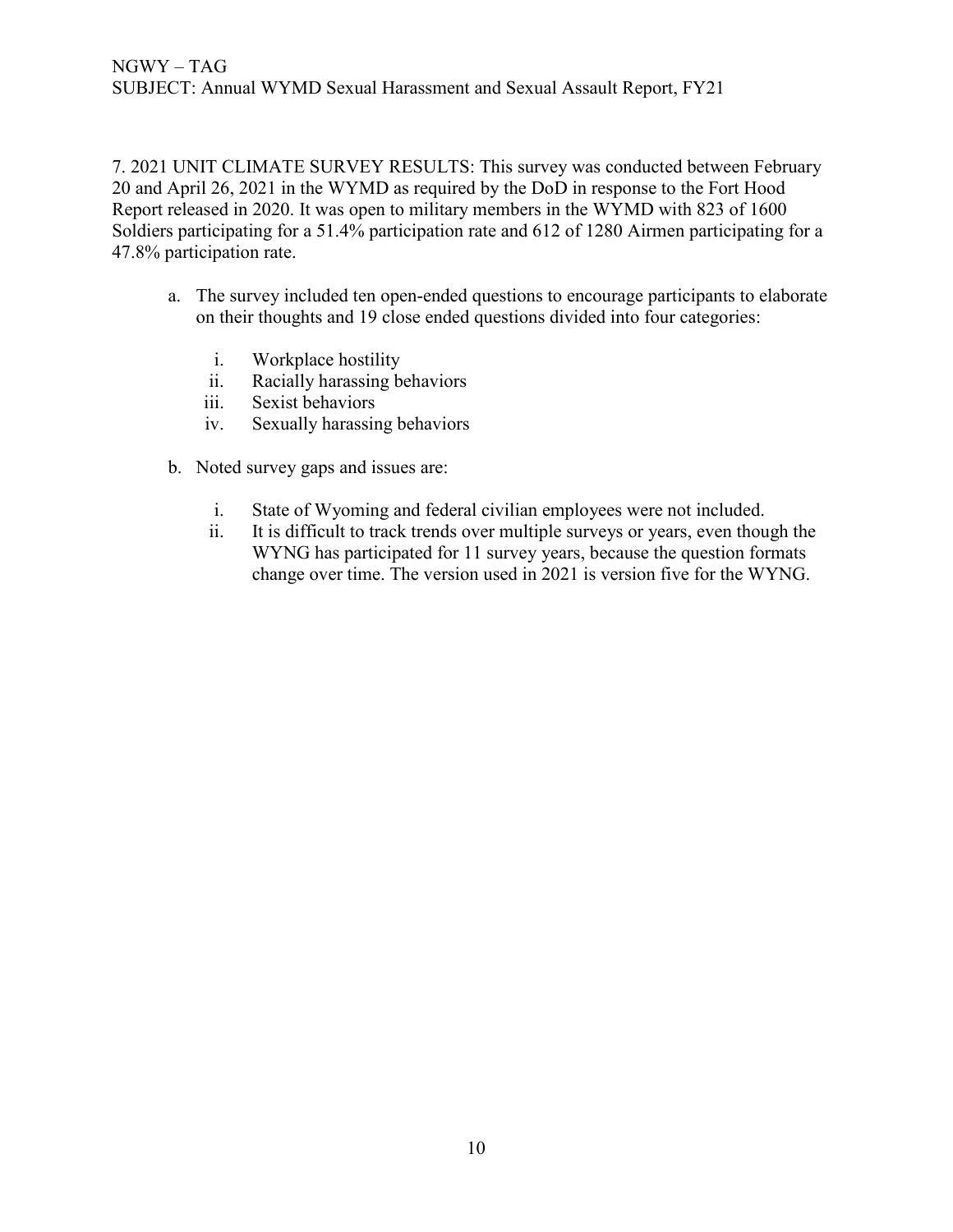|                                   | Army National Guard |              | Air National Guard |              |
|-----------------------------------|---------------------|--------------|--------------------|--------------|
| Has someone from your unit        | Never $-766$ ,      | $Yes - 53$ , | Never $-576$ ,     | $Yes - 35$ , |
| mistreated, ignored, excluded, or | 93.5%               | 6.5%         | 94.3%              | 5.7%         |
| insulted you because of your      |                     |              |                    |              |
| gender?                           |                     |              |                    |              |
| Has someone from your unit told   | Never $-640$ ,      | $Yes - 176,$ | Never $-525$ ,     | $Yes - 83,$  |
| sexual jokes that made you        | 78.5%               | 21.5%        | 86.3%              | 13.7%        |
| uncomfortable, angry, or upset?   |                     |              |                    |              |
| Has someone from your unit        | Never $-734$ ,      | $Yes - 82,$  | Never $-592$ ,     | $Yes - 19$ , |
| displayed, showed, or sent        | 90.0%               | $10.0\%$     | 97.0%              | $3.0\%$      |
| sexually explicit materials (such |                     |              |                    |              |
| as pictures or videos) that made  |                     |              |                    |              |
| you uncomfortable, angry, or      |                     |              |                    |              |
| upset?                            |                     |              |                    |              |
| Has someone from your unit        | Never $-745$ ,      | $Yes - 73,$  | Never $-596$ ,     | $Yes-15,$    |
| asked you questions about your    | 91.1%               | 8.9%         | 97.6%              | 2.6%         |
| sex life or sexual interests that |                     |              |                    |              |
| made you uncomfortable, angry,    |                     |              |                    |              |
| or upset?                         |                     |              |                    |              |
| Has someone from your unit        | Never $-744$ ,      | $Yes-87,$    | Never $-588$ ,     | $Yes - 22,$  |
| made sexual comments about        | 90.8%               | 9.2%         | 96.4%              | 3.6%         |
| your appearance or body that      |                     |              |                    |              |
| made you uncomfortable, angry,    |                     |              |                    |              |
| or upset?                         |                     |              |                    |              |
| Has someone from your unit        | Never $-784$ ,      | $Yes-34,$    | Never $-600$ ,     | $Yes - 11,$  |
| made attempts to establish        | 95.8%               | 4.2%         | 98.2%              | 1.8%         |
| unwanted romantic or sexual       |                     |              |                    |              |
| relationships with you?           |                     |              |                    |              |
| Has someone from your unit        | Never $-795$ ,      | $Yes-23,$    | Never $-604$ ,     | $Yes - 6,$   |
| intentionally touched you in      | 97.2%               | 2.8%         | 99.0%              | 1.0%         |
| unwanted ways?                    |                     |              |                    |              |

c. Seven questions were specific to sexual harassment.

- d. Areas of concern from the in the 2021 survey include:
	- i. Organizational communication gaps
	- ii. High stress work environment without strong leadership support and persistent morale issues
	- iii. Noted lack of career development along with struggles to maintain a healthy work-life balance
	- iv. Prevalence of inappropriate jokes, comments, and stories in the work place around race and gender
- e. The commanders of the WYANG and WYARNG are working unit-level response plans based on the feedback provided in the 2021 survey.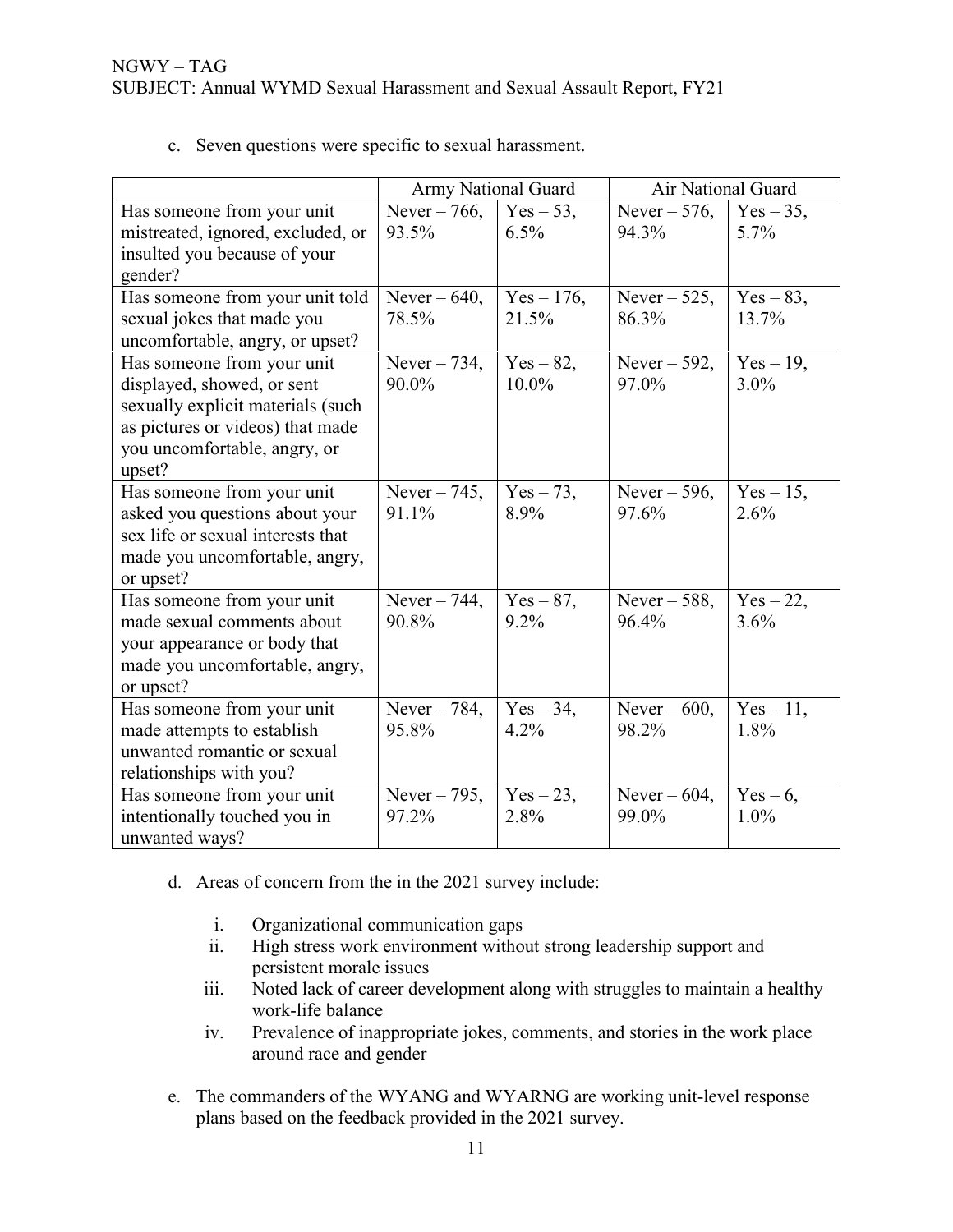8. 2021 UNIT SENSING SESSIONS: A Title 10, Active Duty officer from the U.S. Air Force and a Non-Commissioned Officer from the WYARNG are assigned to the state Inspector General (IG) Office. They report directly to NGB and provide critical reports to the adjutant general. They are responsible for addressing complaints made in the force and can receive whistle blower and reprisal complaints. At my direction, they conducted unit visits each month to talk to Soldiers and Airmen and "sense" the environment. After each visit, and then at the end of the FY, they provided a summary for my review.

- a. In FY21, they conducted six site visits and made contact with 300 military members.
- b. Identified trends from these IG-led sessions, include:
	- i. Concerns about preference given to certain service members based on employment status and career field for schools and deployments.
	- ii. Prevalence of offensive jokes, comments, and stories based on gender, ethnicity, religion, and sexual orientation.
	- iii. Not enough focus on retention efforts.
	- iv. Reports of issues accessing medical care.
	- v. Concerns among the force on the COVID vaccine mandate.

#### 9. COMMANDER ASSESSMENTS AND FOLLOW UP ACTIONS:

- a. From Brigadier General Justin Walrath's, Assistant Adjutant General-Air, the WYANG Commander, perspective:
	- i. While information gathered in various surveys and the South Dakota review in 2019 indicate that the WYANG does not have a widespread problem with sexual harassment or sexual assault, we must always strive to improve and address the isolated cases that continue to arise.
	- ii. Only 3% of the Airmen responded negatively when asked if commanders and leaders responded to sexual harassment.
	- iii. We do have occurrences of inappropriate comments being made.
	- iv. WYANG program gaps include not having a full time EO resource at the Wing, where most WYANG Airmen are assigned, and the Air Force eliminating the part time, drill status military EO commissioned officer position. I have rectified this by detailing a qualified officer to fill that role.
	- v. CORRECTIVE ACTIONS:
		- 1) The Wing has formed a working group to produce a corrective action plan for eliminating workplace hostility.
		- 2) The DSG EO officer was moved away from Wing leadership into a separate space to encourage members with concerns to report.
		- 3) A new, full time SARC officer is in place and is fully integrated with the Airman Care Team (includes the Director of Psychological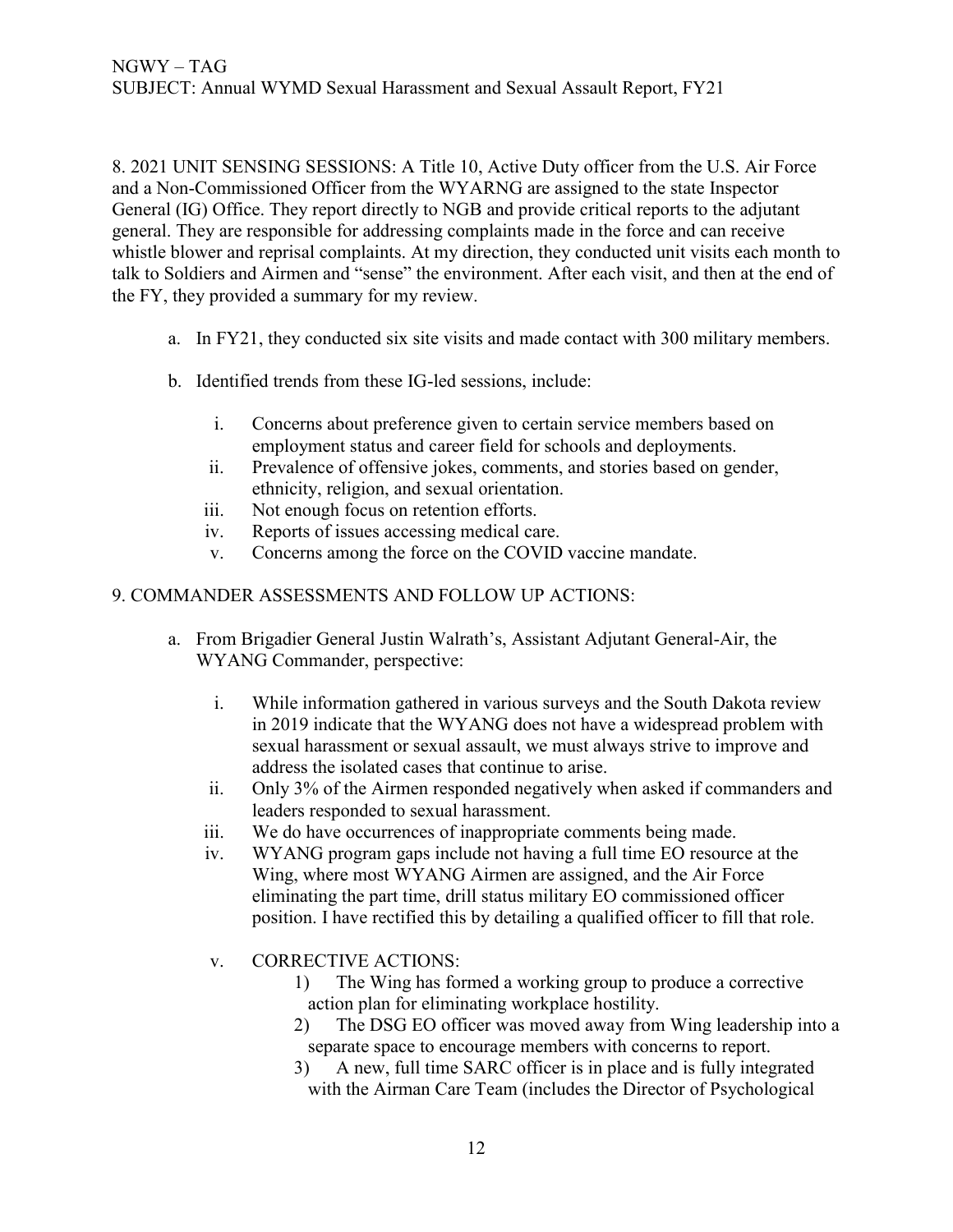Health, the Chaplains, the Airman and Family Readiness Program, and the EO officer).

- 4) The Airman Care Team is working collaboratively to care for members of the WYANG.
- 5) Annual Sexual Assault Prevention training is required for 100% of the WYANG, to include federal civilians.
- 6) The WYANG has sustained a zero-tolerance policy towards inappropriate comments in the workplace and this expectation is trained annually.
- b. From Brigadier General Brian Nesvik's, Assistant Adjutant General-Army, the WYARNG Commander, perspective:
	- i. The WYARNG requires additional effort at all levels to address ambient sexual harassment or inappropriate comments not directed at an individual, but that can be offensive when an individual Soldier is exposed through side conversations or non-direct means. Research shows that ambient sexual harassment is a precursor to more direct and defined sexual harassment.
	- ii. Based on FY21 reports and the climate survey, there is little mention of sexual assault and there is little mention of Soldiers feeling unsafe while on duty.
	- iii. While there are relatively few reported incidents of sexual assault and harassment, one is still too many. BG Nesvik has directed commanders to assume there are more incidents occurring than what are being reported and that the goal is zero incidents, reported or not. He has also directed all leaders to boldly admit mistakes when they occur and to be focused on improvement.
	- iv. Serving as a citizen Soldier is challenging and work-life balance is of concern to many in our formation. These challenges are more difficult even with low levels of sexually inappropriate behaviors. Reducing ambient sexual harassment and improving trust in all units will improve readiness.
	- v. Despite the pandemic, the WYARNG has accomplished all missions assigned in exceptional fashion including deployments to support the 2021 inauguration, the follow-on DC mission, training missions all over the country, the current hospital support mission and preparation for deployments overseas. Readiness metrics are improved and the overall health of the force has improved. Improving our posture regarding the prevention of sexually inappropriate behaviors and effectively handling all incidents will improve our overall ability to continue national and domestic responses when our state and nation needs us.
	- vi. In January of 2021, BG Nesvik formed a SHARP Task Force comprised of Soldiers of varying ranks, genders and ethnicity to evaluate our current program, conduct sensing of all formations, conduct research of available studies on sexual assault and harassment and to make recommendations for improvement.
		- 1) He directed them to review a recent report out of Fort Hood where multiple leadership failures and incidents of sexual assault and harassment were identified.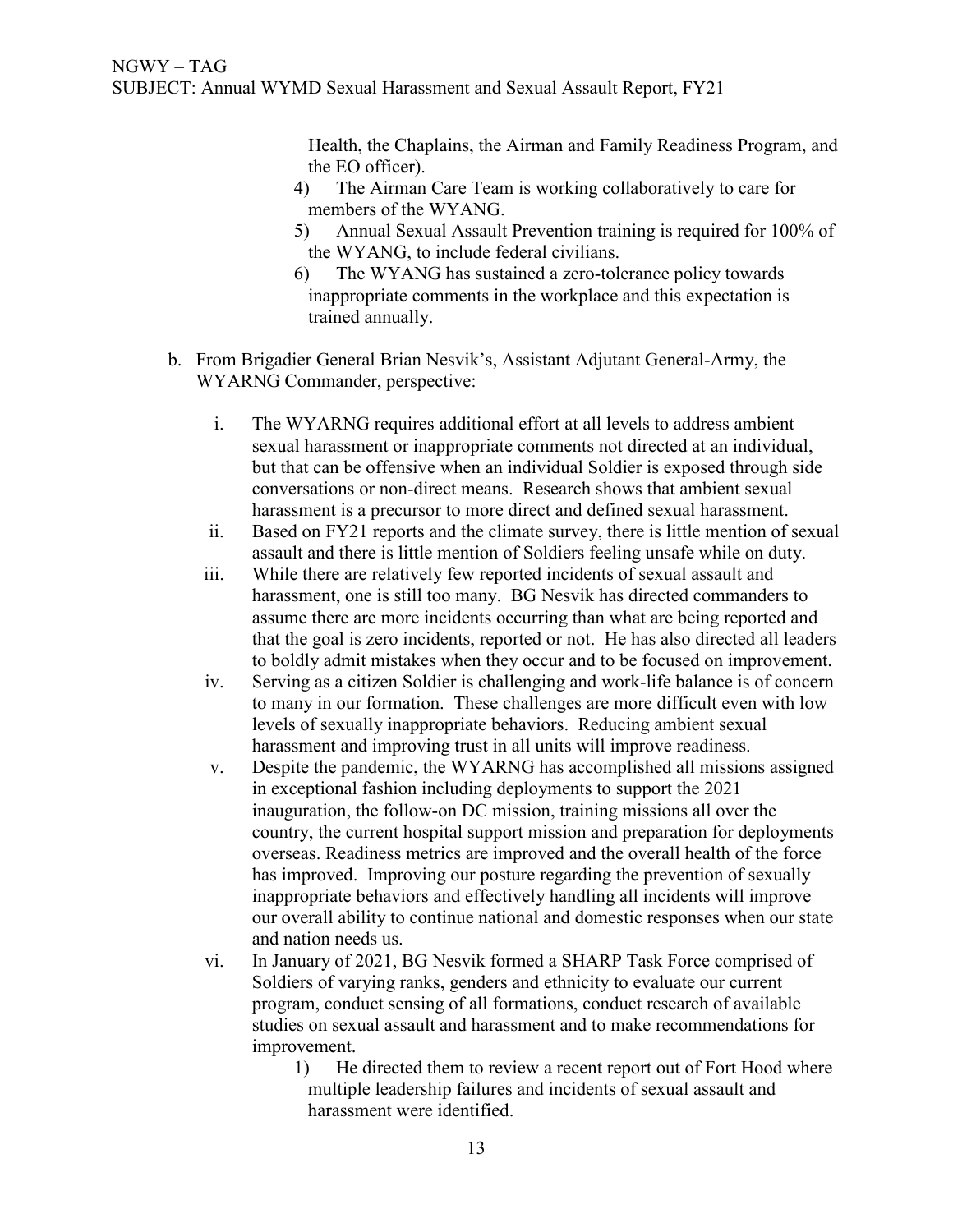- 2) He directed them to evaluate the report findings and use them as they assessed the WYARNG culture and SHARP environment.
- 3) The Task Force developed 71 recommendations and presented them in May 2021. BG Nesvik concurred with them all and subsequently briefed me.
- 4) Some of the recommendations include:
	- 1. Focused training efforts at all levels to enhance trust and willingness to report all inappropriate sexual behaviors including ambient sexual harassment. Research indicates that the most resilient military units are those with an environment that inspires trustful relationships.
		- 2. Develop streamlined reporting processes.
		- 3. Implement specific actions, at individual unit levels, to improve Soldier care.
		- 4. Creation of a separate office outside of the chain command led by a civilian employee who reports directly to the Army Commander.
		- 5. Develop additional accountability requirements for commanders in their handling of reported sexual harassment incidents.
		- 6. Conduct anonymous surveys in conjunction with annual Soldier periodic health assessments.
- c. From my perspective, as The Adjutant General:
	- i. The 2019 review conducted by members of the South Dakota National Guard, results from the 2021 climate survey, Inspector General sensing sessions, my own circulation throughout the force, and the two commanders' assessments lead me to assess that the WYMD does not have a pervasive, systemic issue with either sexual harassment or sexual assault.
		- 1) We take action anytime an issue of sexual harassment or sexual assault is raised.
		- 2) However, we may have individual "bad actors" who do not appropriately live our military and WY values and I am committed to creating a workplace where our Soldiers, Airmen, and employees can thrive.
		- 3) Additionally, we have areas where education of our employees could significantly improve our culture. Specifically, we must maintain a professional work space and eliminate inappropriate comments, jokes, and stories; leverage the buddy aid or wingman mentality where employees who see something say something; further educate members on the safe consumption of alcohol; and brief our members on safety protocols before they travel for formal schools or for temporary duty.
	- ii. The WYMD gaps include stove-pipe reporting of sexual harassment in the force, based on employee status; a lack of centralized data collection that